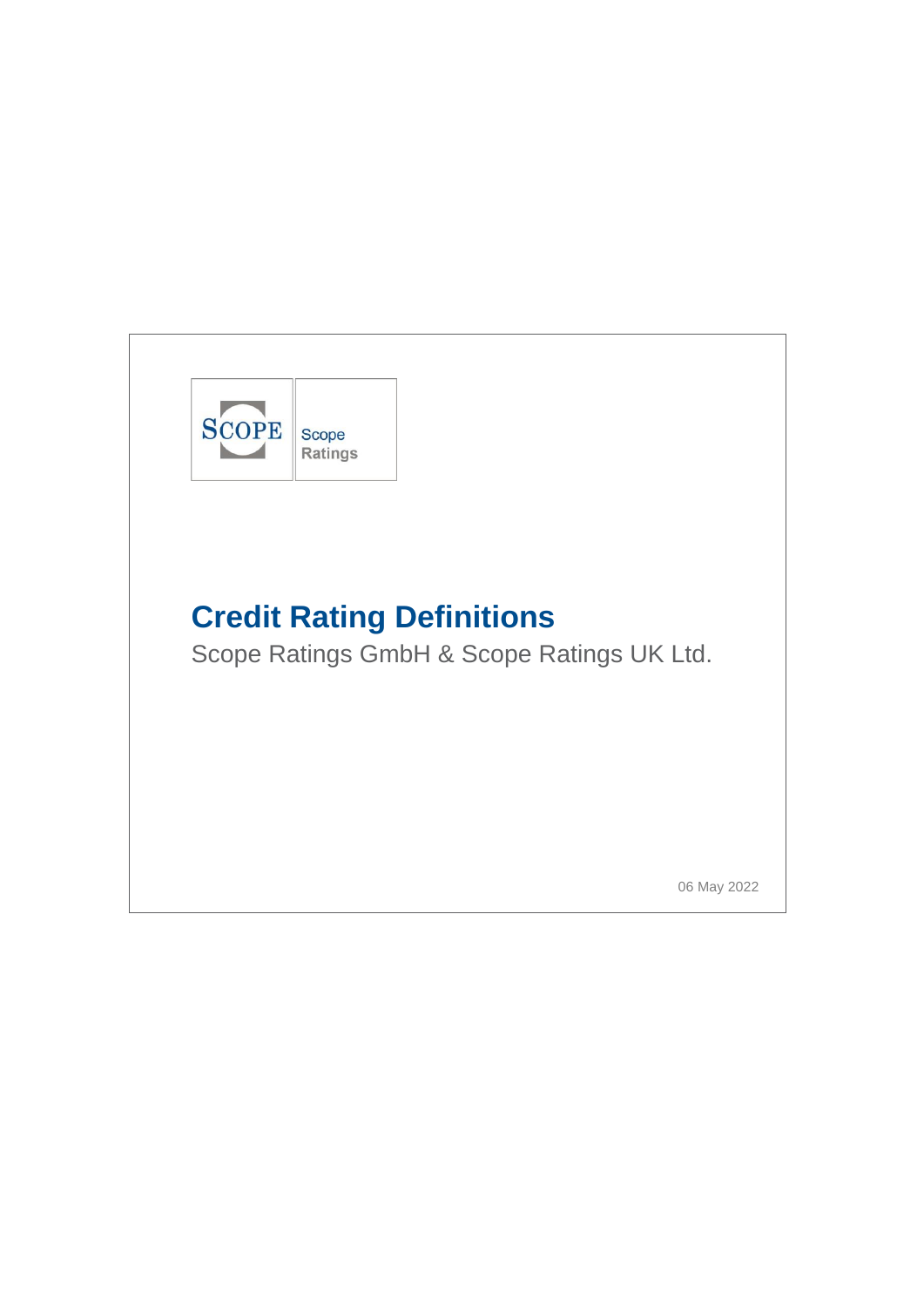

Scope Ratings GmbH & Scope Ratings UK Ltd.

# **Table of Contents**

| $\mathbf{1}$ . |       |  |  |  |
|----------------|-------|--|--|--|
| 2.             |       |  |  |  |
| 2.1            |       |  |  |  |
| 2.2            |       |  |  |  |
| 3.             |       |  |  |  |
| 3.1            |       |  |  |  |
| 3.2            |       |  |  |  |
| 3.3            |       |  |  |  |
| 3.4            |       |  |  |  |
|                | 3.4.1 |  |  |  |
|                | 3.4.2 |  |  |  |
|                | 3.4.3 |  |  |  |
| 4.             |       |  |  |  |
| 4.1            |       |  |  |  |
| 4.2            |       |  |  |  |
| 4.3            |       |  |  |  |
| 4.4            |       |  |  |  |
| 4.5            |       |  |  |  |
| 4.6            |       |  |  |  |
| 4.7            |       |  |  |  |
| 4.8            |       |  |  |  |
| 5.             |       |  |  |  |
| 5.1            |       |  |  |  |
| 5.2            |       |  |  |  |
| 5.3            |       |  |  |  |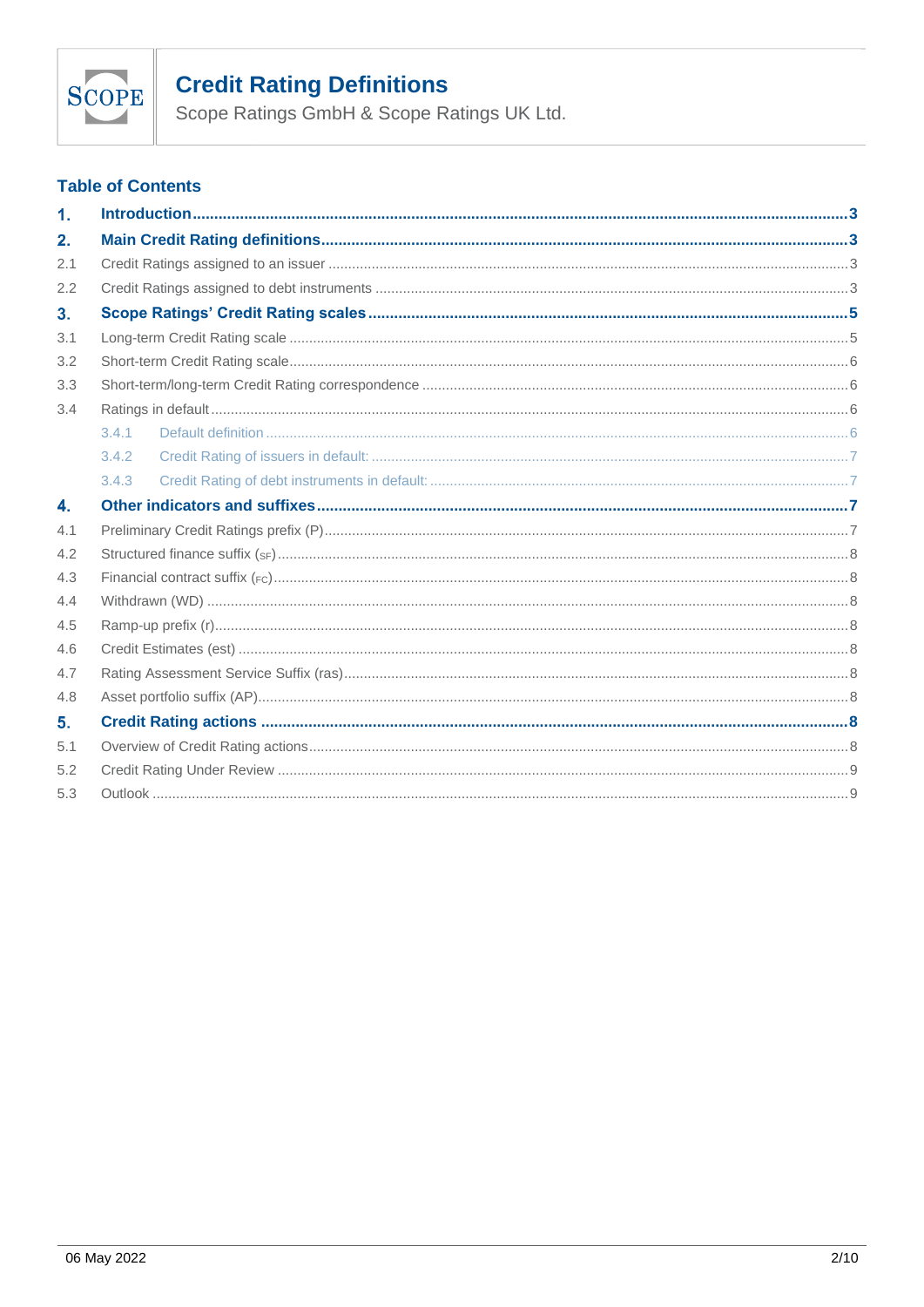

Scope Ratings GmbH & Scope Ratings UK Ltd.

#### <span id="page-2-0"></span> $\mathbf{1}$ . **Introduction**

This document presents the Credit Rating terms and definitions of Scope Ratings GmbH and Scope Ratings UK Limited (Scope Ratings). These terms apply to Credit Ratings produced by Scope Ratings including the Sovereign and Public Sector<sup>1</sup>, Financial Institutions, Corporates, Structured Finance, Covered Bonds and Project Finance asset classes.

Please see the [Defined Terms Glossary.](https://scoperatings.com/dam/jcr:a61edcf6-8262-4db3-81fc-0d93ac6ec632/ScopeGroup_Defined_Terms_Glossary.pdf) Terms may change as and when necessary.

#### <span id="page-2-1"></span> $2.$ **Main Credit Rating definitions**

A Credit Rating is a forward-looking opinion regarding the relative creditworthiness of an issuer, an instrument or an obligation and is assigned using an established and defined ranking system of Credit Rating categories.

Scope Ratings' opinions on creditworthiness address the timely payment or expected loss for financial obligations, as defined in Scope Ratings' respective Credit Rating methodology.

<span id="page-2-2"></span>**2.1 Credit Ratings assigned to an issuer**

## **Credit Rating terms:**

Issuer rating

Short-term issuer rating

Issuer rating (foreign currency)

Short-term issuer rating (foreign currency)

Note: Credit ratings refer to the relative creditworthiness of the issuer in its local currency unless mentioned otherwise.

### **Credit Rating definitions:**

- **Issuer ratings** assigned on Scope Ratings' **long-term** Credit Rating scale are forward-looking opinions on the relative creditworthiness of an issuer's ability and willingness to repay its financial obligations when due and with an original maturity of one year or more.
- **Short-term issuer ratings** assigned on Scope Ratings' **short-term** Credit Rating scale are forward-looking opinions on the relative creditworthiness of an issuer in terms of its ability and willingness to repay its financial obligations when due, typically within 12 months.

### <span id="page-2-3"></span>**2.2 Credit Ratings assigned to debt instruments**

**The Credit Rating term** describes the type of debt rated by Scope Ratings. Common Credit Rating terms are:

Debt rating

Debt issuance programme rating

Senior secured debt rating

Senior unsecured debt rating

Preferred senior unsecured debt rating

Non-preferred senior unsecured debt rating

Subordinated debt rating

Subordinated debt (hybrid) ratings

Tier 2 capital securities rating

Additional tier 1 capital securities rating

Short-term debt rating

**Note**: Credit Ratings refer to the relative creditworthiness, as further defined in the relevant Credit Rating methodologies, of the issuer and debt instrument in its local currency unless mentioned otherwise.

<sup>&</sup>lt;sup>1</sup> Includes sub-sovereign issuers, government-related issuers and supranationals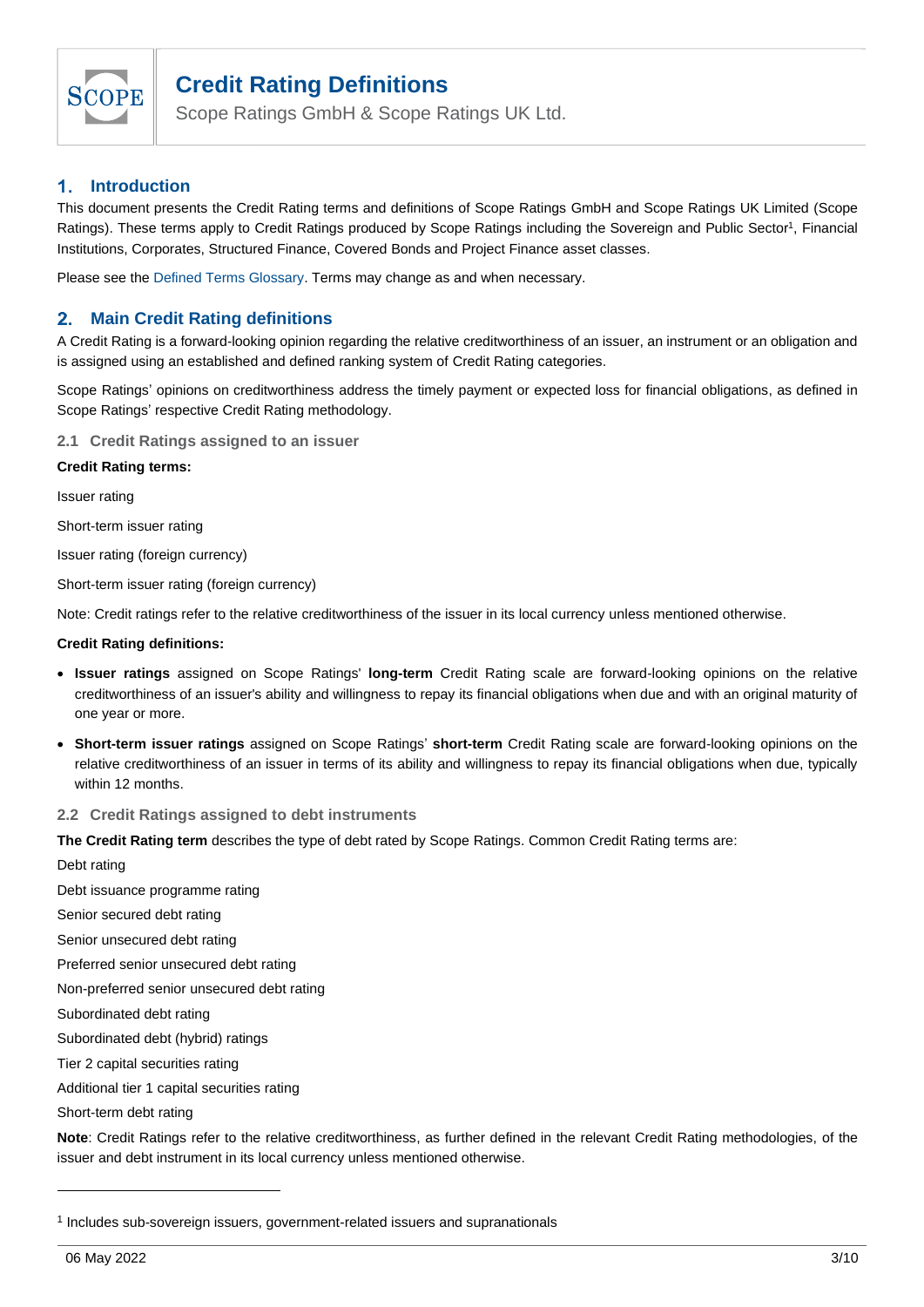

Scope Ratings GmbH & Scope Ratings UK Ltd.

## **Credit Rating definitions:**

- **Debt Ratings** are assigned to a debt instrument on Scope Ratings' **long-term** Credit Rating scale.
- **Debt issuance programme ratings** are assigned to issuers issuing debt under an established debt issuance programme.
- **Senior secured debt ratings** are assigned to debt, secured by a lien against collateral, which has priority over unsecured debt in case of resolution or insolvency.
- **Senior unsecured debt ratings** are assigned to debt which has priority over other unsecured debt in case of an insolvency and does not benefit from security over collateral.
- **Preferred senior unsecured debt ratings** are assigned to debt which is not secured by collateral and which has priority over other unsecured debt in case of resolution or insolvency in jurisdictions which have defined non-preferred senior unsecured debt.
- **Non-preferred senior unsecured debt ratings** are assigned to senior debt which is not secured by collateral and which ranks below preferred senior debt and above subordinated debt in resolution or insolvency.
- **Subordinated debt ratings** are assigned to unsecured subordinated debt which ranks lower than senior debt in case of resolution or insolvency.
- **Subordinated debt (hybrid) ratings** are assigned to hybrid subordinated debt which ranks lower than senior debt in case of resolution or insolvency.
- **Tier 2 capital securities ratings** are assigned to debt qualifying as Tier 2 capital as defined under current bank capital regulations.
- **Additional Tier 1 capital securities ratings** are assigned to debt qualifying as Tier 1 capital as defined under current bank capital regulations.
- **Short-term debt ratings** assigned on Scope Ratings' **short-term** Credit Rating scale are forward-looking opinions on the relative creditworthiness of debt instruments. Short-term debt ratings are assigned to short-term debt instruments with a maturity of not more than 12 months.

## **Other:**

• **Recoveries** address amounts to be recovered following a default or a default-like event. Recovery definitions are specific to the different sectors as described, where relevant, in Scope Ratings' respective methodologies. Scope Ratings' Idealised Tables providing the idealised probability of default and idealised expected loss, generally consistent with a given rating level over a given risk horizon, are available in Excel format at www.scoperatings.com.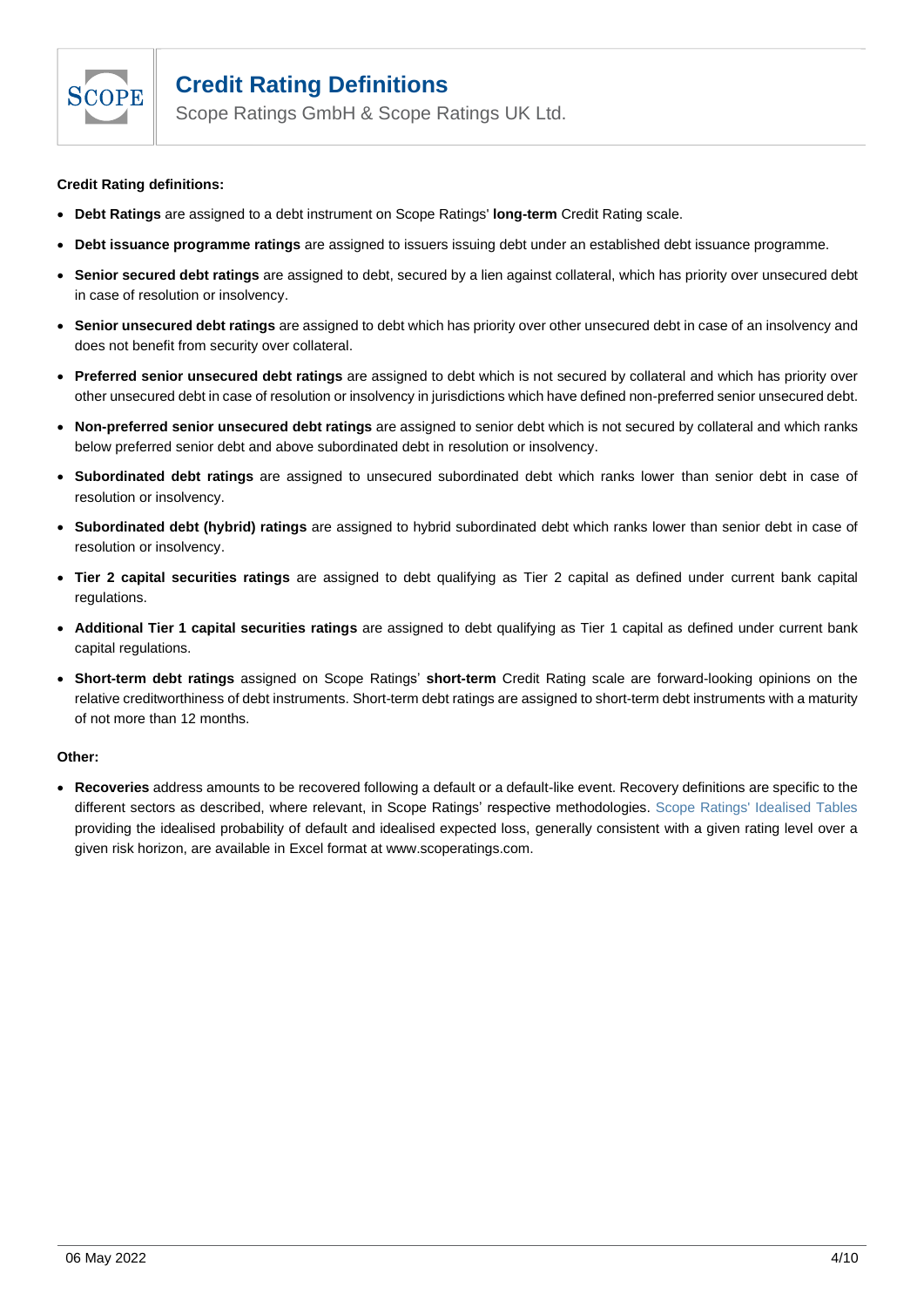

Scope Ratings GmbH & Scope Ratings UK Ltd.

#### <span id="page-4-0"></span> $3.$ **Scope Ratings' Credit Rating scales**

# <span id="page-4-1"></span>**3.1 Long-term Credit Rating scale**

The **long-term Credit Rating scale** for issuers, debt instruments and their debt instrument categories is the following:

| <b>AAA</b>   | Credit Ratings at the AAA level reflect an opinion of exceptionally strong credit quality.                |                                                                                         |
|--------------|-----------------------------------------------------------------------------------------------------------|-----------------------------------------------------------------------------------------|
| AA           | Credit Ratings at the AA level reflect an opinion of very strong credit quality.                          |                                                                                         |
| A            | Credit Ratings at the A level reflect an opinion of strong credit quality.                                |                                                                                         |
| <b>BBB</b>   | Credit Ratings at the BBB level reflect an opinion of good credit quality.                                |                                                                                         |
| <b>BB</b>    | Credit Ratings at the BB level reflect an opinion of moderate credit quality.                             |                                                                                         |
| B            | Credit Ratings at the B level reflect an opinion of weak credit quality.                                  |                                                                                         |
| <b>CCC</b>   | Credit Ratings at the CCC level reflect an opinion of very weak credit quality.                           |                                                                                         |
| cc           | Credit Ratings at the CC level reflect an opinion of extremely weak credit quality.                       | instruments in default:<br>Debt<br>These Credit Ratings may also be                     |
| $\mathbf{C}$ | Credit Ratings at the C level reflect an opinion of exceptionally weak credit quality.                    | assigned to debt categories and<br>debt instruments in default*, see                    |
| <b>D/SD</b>  | Credit Ratings at the D or SD level reflect a default* situation with average to low or no<br>recoveries. | section 3.4.3. Credit Rating of debt<br>instruments in default for more<br>information. |

\*See definition of default in section 3.4.1 below.

**Notches –** Scope Ratings' long-term Credit Ratings are expressed with symbols from AAA to D/SD, with '+' and '-' as additional sub-categories for each category from AA to B (inclusive). There are 20 levels in total.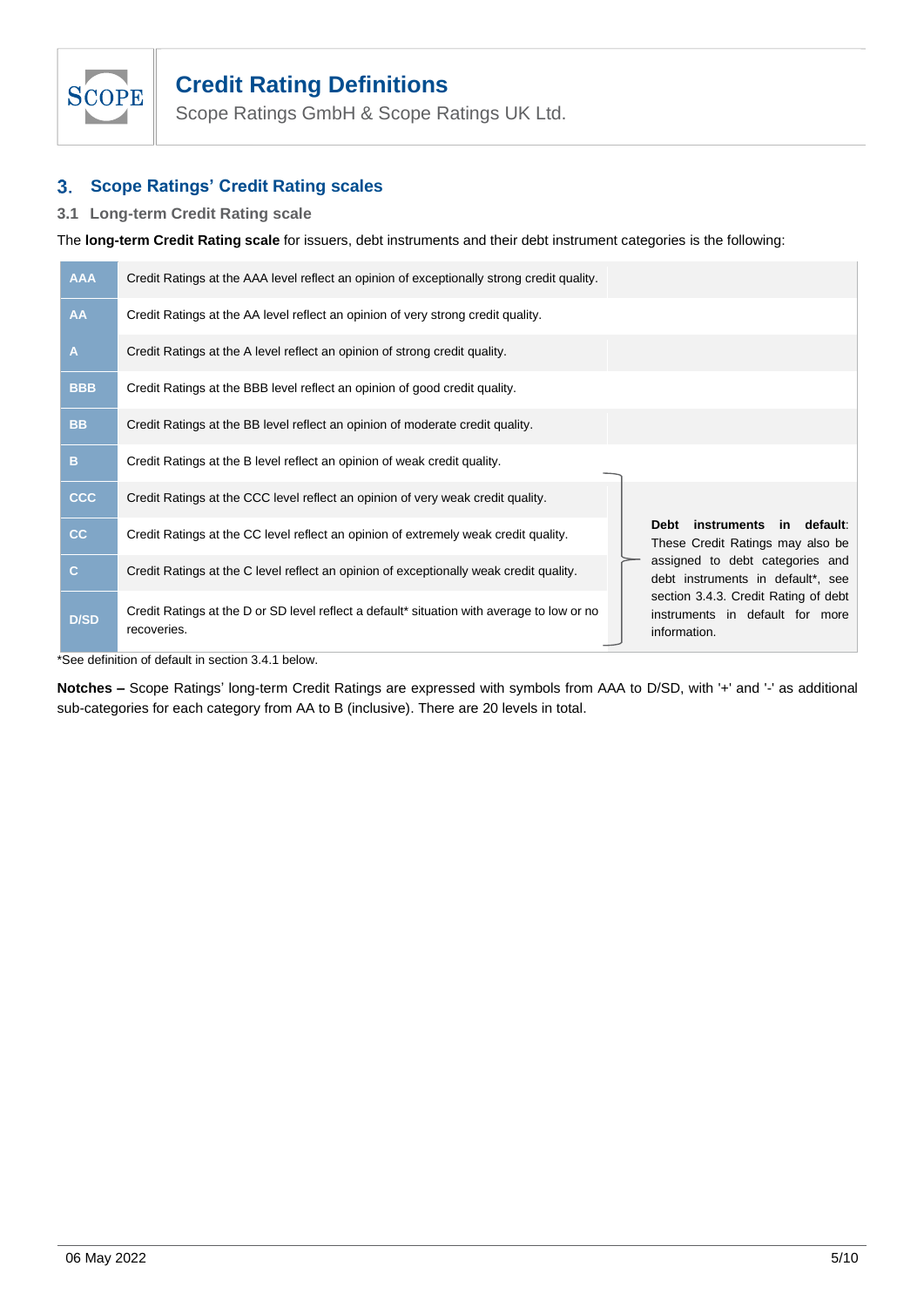

Scope Ratings GmbH & Scope Ratings UK Ltd.

# <span id="page-5-0"></span>**3.2 Short-term Credit Rating scale**

The **short-term Credit Rating scale** for issuers, debt instruments and their debt instrument categories is the following:

| $S-1+1$ | Credit Ratings at the S-1+ level reflect an opinion of the lowest credit risk with the highest capacity to repay short-term obligations.                |  |
|---------|---------------------------------------------------------------------------------------------------------------------------------------------------------|--|
| $S-1$   | Credit Ratings at the S-1 level reflect an opinion of very low credit risk with high capacity to repay short-term obligations.                          |  |
| $S-2$   | Credit Ratings at the S-2 level reflect an opinion of low credit risk with good capacity to repay short-term obligations.                               |  |
| $S-3$   | Credit Ratings at the S-3 level reflect an opinion of acceptable credit risk with fair capacity to repay short-term obligations.                        |  |
| $S-4$   | Credit Ratings at the S-4 level reflect an opinion of moderate to high credit risk with modest to very low capacity to repay short-term<br>obligations. |  |
|         |                                                                                                                                                         |  |

**D/SD** Credit Ratings at the D or SD level reflect a default\* situation.

\*See definition of default in section 3.4.1 below.

# <span id="page-5-1"></span>**3.3 Short-term/long-term Credit Rating correspondence**

Short-term Credit Ratings can be derived from the long-term issuer Credit Ratings. They can be mapped as follows:



## <span id="page-5-2"></span>**3.4 Ratings in default**

## <span id="page-5-3"></span>**3.4.1 Default definition**

**Default –** Scope Ratings considers the following events to constitute a default:

- failure to pay a coupon or principal payment on the due date and after a grace period specified under the instrument's terms and conditions<sup>2</sup>,
- as applicable, supervisory action such as a bank resolution, liquidation, insolvency proceedings of the debt issuer or a moratorium resulting in debt non-payment or debt restructuring, and
- any distressed debt exchange, restructuring or debt swap, which i) leads to less favourable terms or a loss of value compared to the original terms of the debt, including unilateral or coercive currency redenomination, and ii) has the effect of avoiding a likely default.

<sup>2</sup> Typically, not longer than 30 days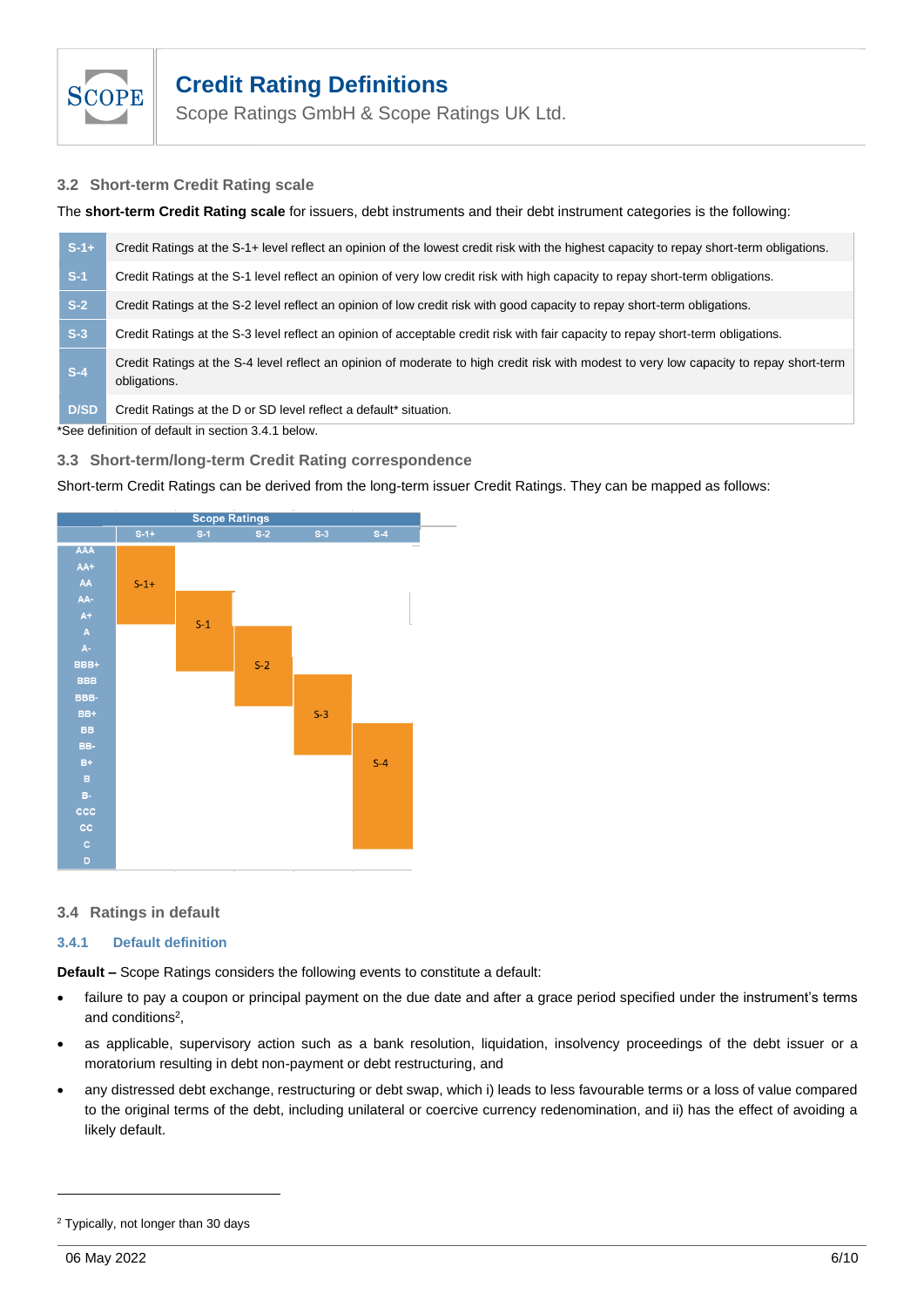

Scope Ratings GmbH & Scope Ratings UK Ltd.

For the avoidance of doubt, Scope Ratings does not consider the following to constitute a default: i) technical default triggered by force majeure; or ii) the non-payment of interest if such deferral is permitted under the terms and conditions of the securities.

**Default status –** Upon the occurrence of a default, as per the above, the credit rating is in a default status and will be reported as such. The following sections (3.4.2 and 3.4.3) indicate the credit ratings assigned upon this status.

# <span id="page-6-0"></span>**3.4.2 Credit Rating of issuers in default:**

Scope Ratings assigns a 'D' or 'SD' credit rating to: i) corporate, bank, sovereign and public finance issuer credit ratings in a default status; and ii) debt category Credit Ratings with at least one instrument in a default status in that debt category.

| D         | Default Credit Ratings                                                                                                                                                                                                                                                                                                                                                                                                                                                                                                                                                                                                                   |
|-----------|------------------------------------------------------------------------------------------------------------------------------------------------------------------------------------------------------------------------------------------------------------------------------------------------------------------------------------------------------------------------------------------------------------------------------------------------------------------------------------------------------------------------------------------------------------------------------------------------------------------------------------------|
| <b>SD</b> | Selective default Credit Ratings are assigned at issuer level and debt category level if one specific class or currency of several but<br>not all issuances of an issuer is defaulted. An 'SD' issuer Credit Rating is assigned when an issuer has selectively defaulted on<br>certain debt obligations but not all. Such a selective default can be the consequence of a forced debt restructuring (e.g. a distressed<br>debt exchange or creditor bail in). An SD at issuer level is not automatically triggered by the write-down or conversion of bank capital<br>instruments that have a hybrid role in a bank's capital structure. |

### <span id="page-6-1"></span>**3.4.3 Credit Rating of debt instruments in default:**

Debt instruments in default are generally rated at the lower end of the rating scale according to the long term and short term Credit Rating scales defined above, depending on the amount and degree of certainty of expected recoveries, see table below:

| в-         | Default with extremely high level of expected recovery with extremely high certainty |
|------------|--------------------------------------------------------------------------------------|
| <b>CCC</b> | Default with very high level of expected recovery with very high certainty           |
| cc         | Default with average to high level of expected recovery and high certainty           |
|            | Default with above average expected recovery and/or average certainty                |
|            | Default with average to low or no expected recovery and/or high uncertainty          |

Typically, only secured debt instruments with high quality collateral or debt instruments experiencing non-payment on a relatively minor amount are expected to be rated above D while in default. Scope Ratings may assign a credit rating higher than B- to a debt instrument in default under exceptional circumstances and in instances where a default is likely to be temporary and is associated with exceptionally high recovery expectations with an extremely high degree of certainty.

The above section must be read in conjunction with Scope Ratings' respective methodologies.

#### <span id="page-6-2"></span>**Other indicators and suffixes** 4.

## <span id="page-6-3"></span>**4.1 Preliminary Credit Ratings prefix (P)**

Preliminary Credit Ratings are identified with the prefix (P) and assigned in advance of the issuance of the debt. Scope Ratings will only assign a preliminary Credit Rating on future issues where it expects to assign a new Credit Rating. Once the debt issuance is final and in line with the provisional terms and conditions used to assign the preliminary Credit Ratings, the Preliminary Credit Rating is withdrawn, and a new Credit Rating is assigned. If the final terms and conditions of the debt differs materially from the provisional terms and conditions, the new Credit Rating may differ from the preliminary Credit Rating. Scope Ratings generally expects a preliminary Credit Rating to be converted into a new Credit Rating or withdrawn within six months of it being assigned.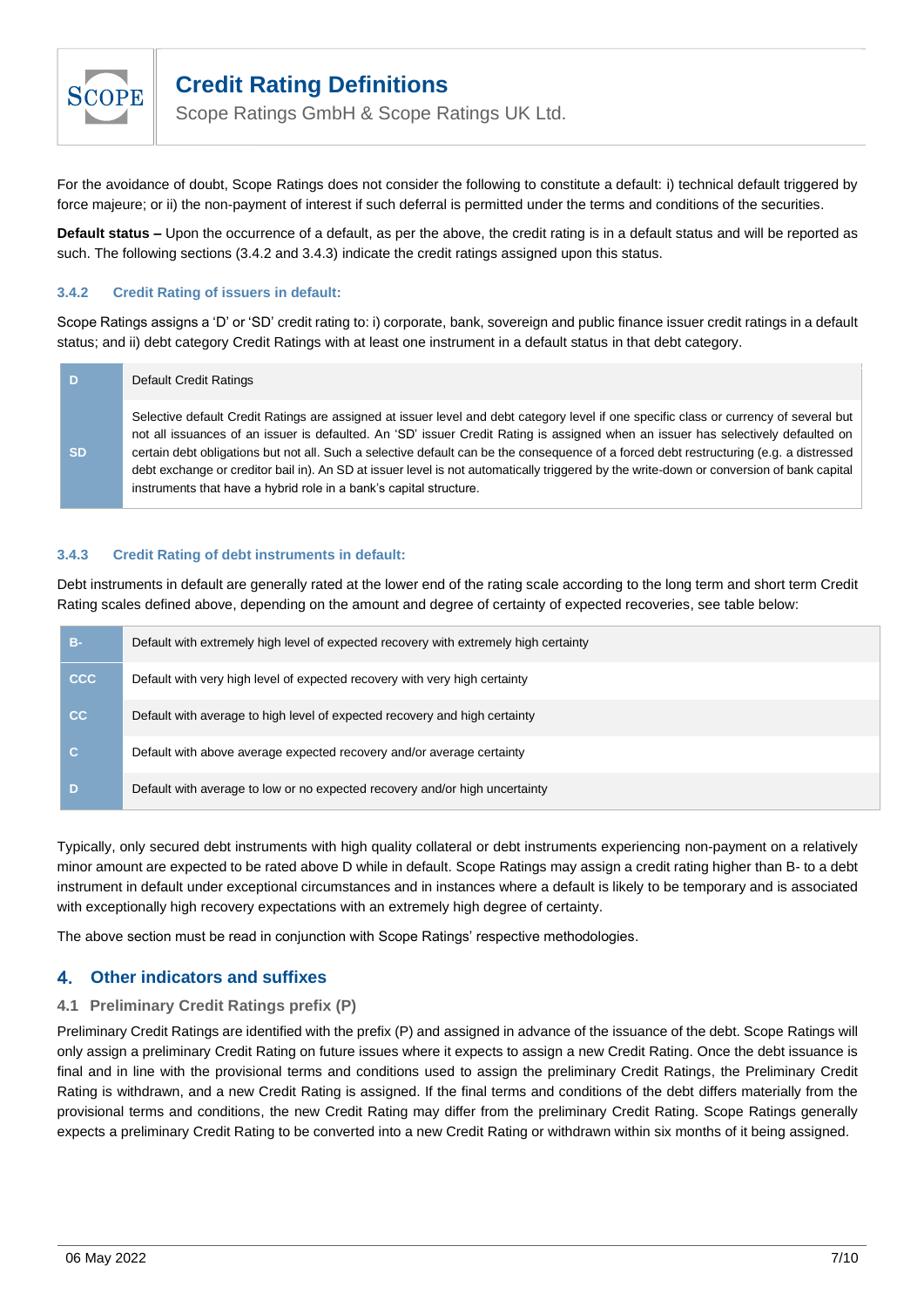

Scope Ratings GmbH & Scope Ratings UK Ltd.

# <span id="page-7-0"></span>**4.2 Structured finance suffix (SF)**

Scope Ratings' Credit Ratings of structured finance instruments carry an SF suffix (e.g. BBB+<sub>SF</sub>). This symbol identifies Credit Ratings assigned to structured finance instruments as defined by Regulation (EU) No. 1060/2009 on Credit Rating Agencies of the European Parliament and the European Council<sup>3</sup>.

# <span id="page-7-1"></span>**4.3 Financial contract suffix (FC)**

Scope Ratings' Credit Ratings of financial contracts are identified with the suffix FC (e.g. AFC). This symbol identifies Credit Ratings which address the ability of a structured finance special purpose vehicle to meet its financial obligations under the financial contracts to which it is party.

# <span id="page-7-2"></span>**4.4 Withdrawn (WD)**

Withdraw (WD) indicates a Credit Rating assigned by Scope Ratings which has subsequently been withdrawn due to: i) the instrument having reached its final maturity or the debt having been redeemed prior to its final maturity, called, prefunded or cancelled; or ii) a business decision taken by Scope Ratings; or iii) the lack of sufficient information required to maintain the rating.

# <span id="page-7-3"></span>**4.5 Ramp-up prefix (r)**

The ramp-up prefix (r) is used for assigned asset portfolio ratings (e.g. (r)BBB) where, in a ramp-up phase, issuance proceeds are used to increase the underlying portfolio with additional assets.

## <span id="page-7-4"></span>**4.6 Credit Estimates (est)**

Credit Estimates are identified by the suffix est (e.g. Aest).

<span id="page-7-5"></span>**4.7 Rating Assessment Service Suffix (ras)**

Rating Assessment Services are identified with the suffix ras (e.g. Aras).

<span id="page-7-6"></span>**4.8 Asset portfolio suffix (AP)**

Asset portfolio ratings are identified by the suffix AP (e.g. AAA.AP).

#### <span id="page-7-7"></span>**Credit Rating actions** 5.

<span id="page-7-8"></span>**5.1 Overview of Credit Rating actions**

- A Credit Rating action is any one of the items below:
- Preliminary: Preliminary (P) Credit Ratings are assigned in advance of an instrument issuance.
- New: The assignment of a new Credit Rating (may or may not be preceded by a preliminary Credit Rating).
- Upgrade: The upgrade of a Credit Rating.
- Downgrade: The downgrade of a Credit Rating.
- Default: The assignment or removal of a default status.
- Under Review: The placement of a Credit Rating 'Under Review' for a possible upgrade or downgrade, or for a developing outcome.
- Confirmation: If a Credit Rating is removed from Under Review without an upgrade or downgrade.
- Affirmation: If a Credit Rating is affirmed following a rating committee.
- Withdrawal: If a Credit Rating is withdrawn.
- Assignment of a new Outlook or a changed Outlook for a Credit Rating.

<sup>&</sup>lt;sup>3</sup> EU legislation which applied directly or indirectly to the UK before 11.00 p.m. on 31 December 2020 has been retained in UK law as a form of domestic legislation known as 'retained EU legislation'. This is set out in [sections 2](https://www.legislation.gov.uk/ukpga/2018/16/section/2) and [3](https://www.legislation.gov.uk/ukpga/2018/16/section/3) of the European Union (Withdrawal) Act 2018 (c. 16). [Section 4](https://www.legislation.gov.uk/ukpga/2018/16/section/4) of the 2018 Act ensures that any remaining EU rights and obligations, including directly effective rights within EU treaties, continue to be recognised and available in domestic law after exit.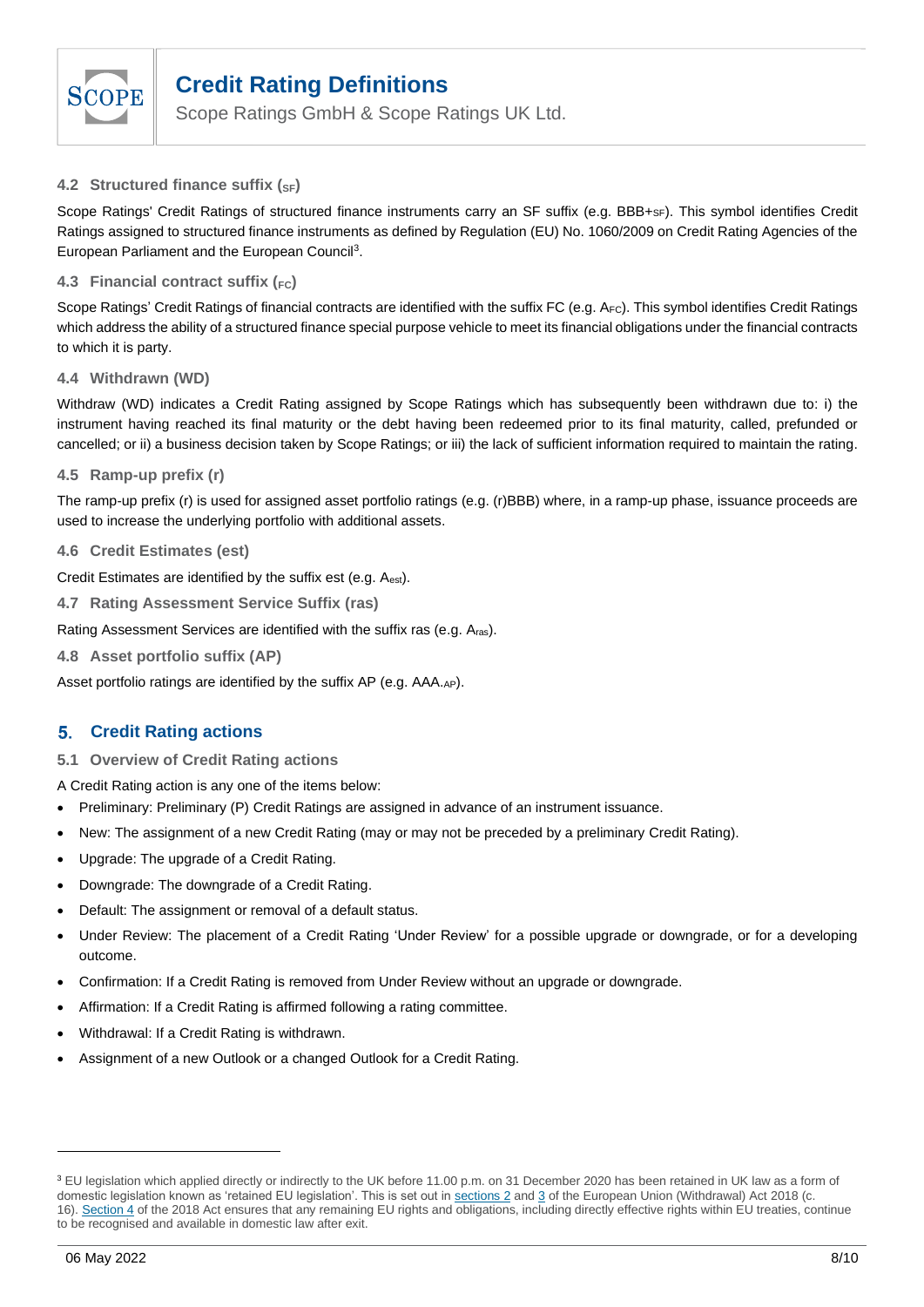

Scope Ratings GmbH & Scope Ratings UK Ltd.

# <span id="page-8-0"></span>**5.2 Credit Rating Under Review**

A Credit Rating can be placed Under Review for upgrade, downgrade or a developing outcome. The Under Review status indicates that this Credit Rating is under consideration for a change with further analysis needed to determine the Credit Rating outcome. Scope Ratings intends to resolve the status of a Credit Rating placed Under Review as soon as practicable and over a period not exceeding three months. The Under Review status will be resolved with a Credit Rating being upgraded, downgraded, or confirmed by a rating committee. However, the latter can decide to maintain the Under Review status if more time is required to complete the analysis (this is not a rating action). The direction of the Under Review status can also be changed (which constitutes a rating action). A Credit Rating Under Review is generally only taken off Under Review after the review has been concluded. Not all rating changes are preceded by an Under Review status.

# <span id="page-8-1"></span>**5.3 Outlook**

A Credit Rating can be accompanied by a Credit Rating Outlook, which can be Stable, Positive or Negative. The Positive and Negative Outlooks normally refer to a period of 12-18 months. These Outlooks provide an indication of the most likely direction of a potential rating change. However, they do not necessarily signal that an upgrade or a downgrade of a Credit Rating will automatically follow.

Scope Ratings does not assign a Credit Rating Outlook to structured finance or project finance instruments or to Credit Ratings that are Under Review.